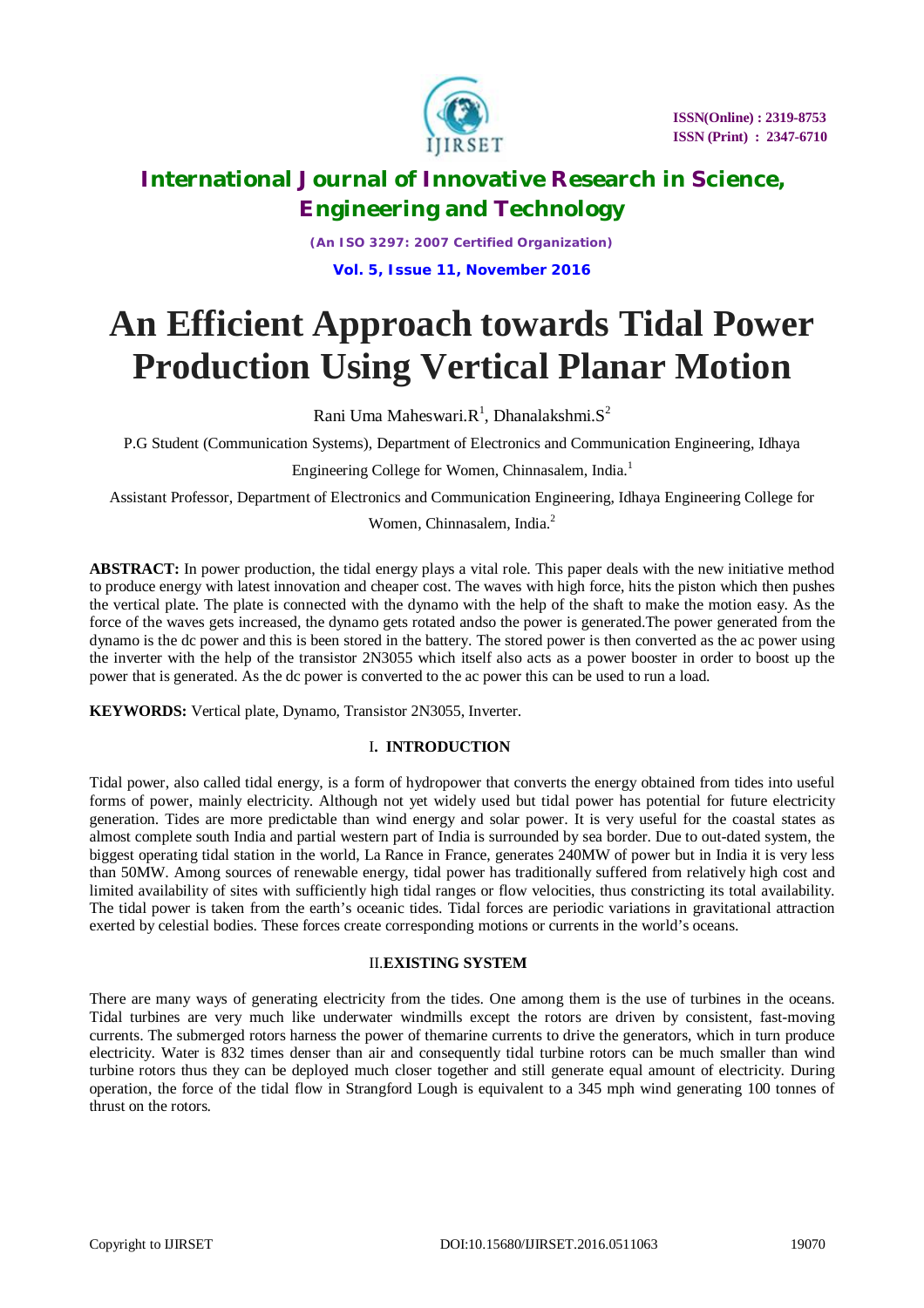

*(An ISO 3297: 2007 Certified Organization)* **Vol. 5, Issue 11, November 2016**



Figure: 1 Existing system of tidal power generation using turbines

### **DRAWBACKS OF USING TIDAL TURBINES**

Turbines are not capable of using the full strength of the waves for producing electricity. It produces energy with a very high transmission loss as the boosters used are not that efficient. Moreover the construction cost is high and it also requires special maintenance to monitor whether the blades of the turbines are rusted. The mounting of turbines interrupts the habitat of marine life greatly.

#### III**. OVERVIEW OF THE PROPOSED SYSTEM**

The proposed approach deals with new initiative to produce energy from tides with latest innovation and cheaper cost. Here the vertical plates are used to create the motion in the shaft which gets transferred to the dynamo. The power produced from the dynamo is boosted by the power booster and it is fed to the battery.

The battery power is then converted to the main current using the inverters made from power transistors 2N3055. This converted power is used for running the loads like glowing the bulb or tube light, charging the laptops or mobile phones, running the table or pedestal fan etc.,



Fig: 1 (a)Block diagram of the overallproposed system (b) Process of the overall proposed system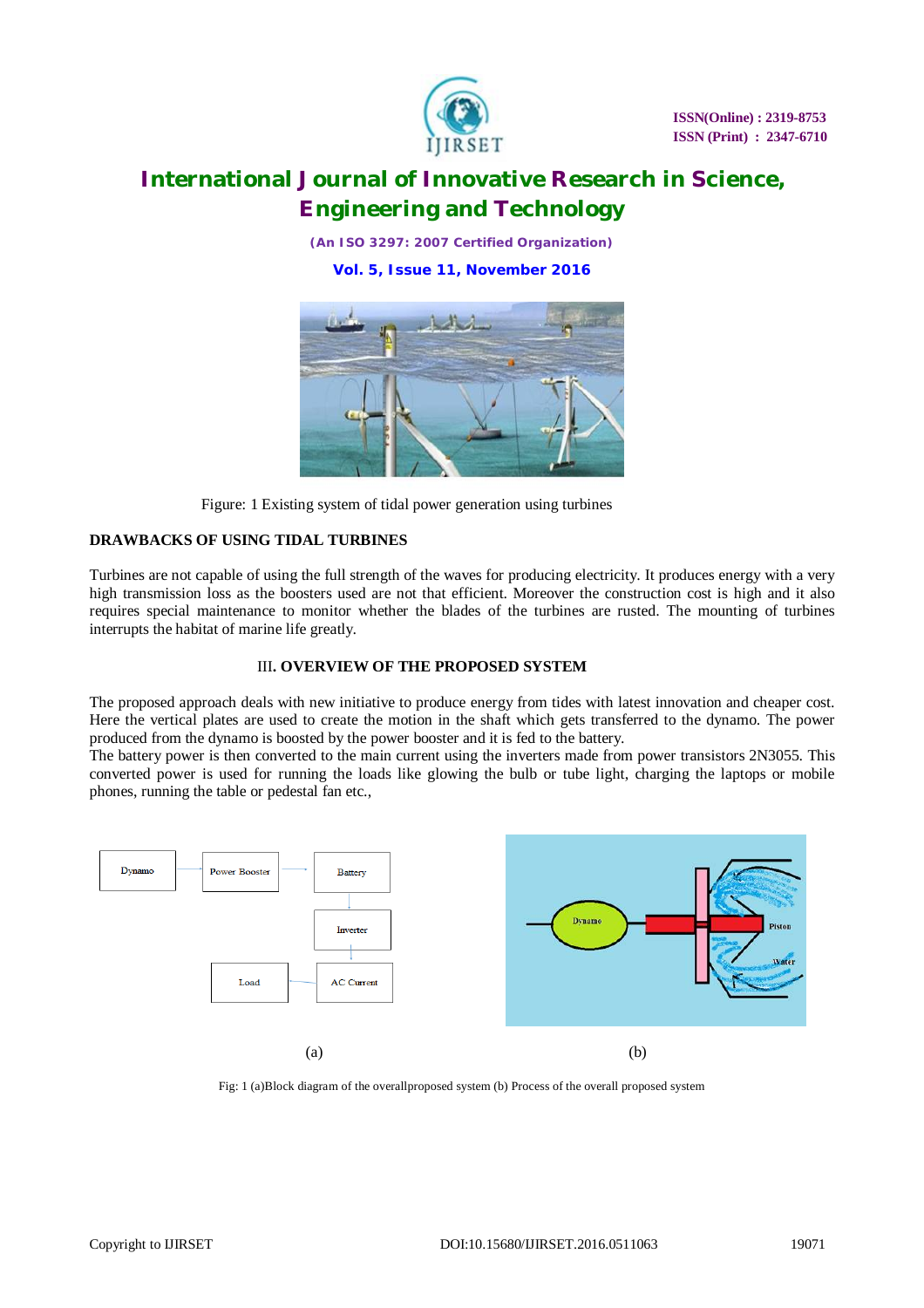

*(An ISO 3297: 2007 Certified Organization)*

**Vol. 5, Issue 11, November 2016**

#### IV**. IMPLEMENTATION**

#### **BOOSTING AND CONVERSION OF POWER**

The process in the implementation is assuming that the power generated from the dynamo is stored in the battery. The stored power is connected with the inverter and the power booster which converts the DC power to the AC power. The boosting and inverting of the power, both are done with the help of the transistor 2N3055 itself. So the power is converted to AC power.

The power gets boosted and the input power 12V gets increased as 190V which is nearly equal to 230V 50Hz. This power is capable of running the load by feeding the power to the power grid.



Fig:2 Block diagram of boosting and conversion of power

#### V**. RELATED WORKS**

#### **INVERTER**

The inverter circuit consisting of the different components with their specification is given in the circuit diagram and the components are been explained below.



Fig:3 Circuit diagram of the inverter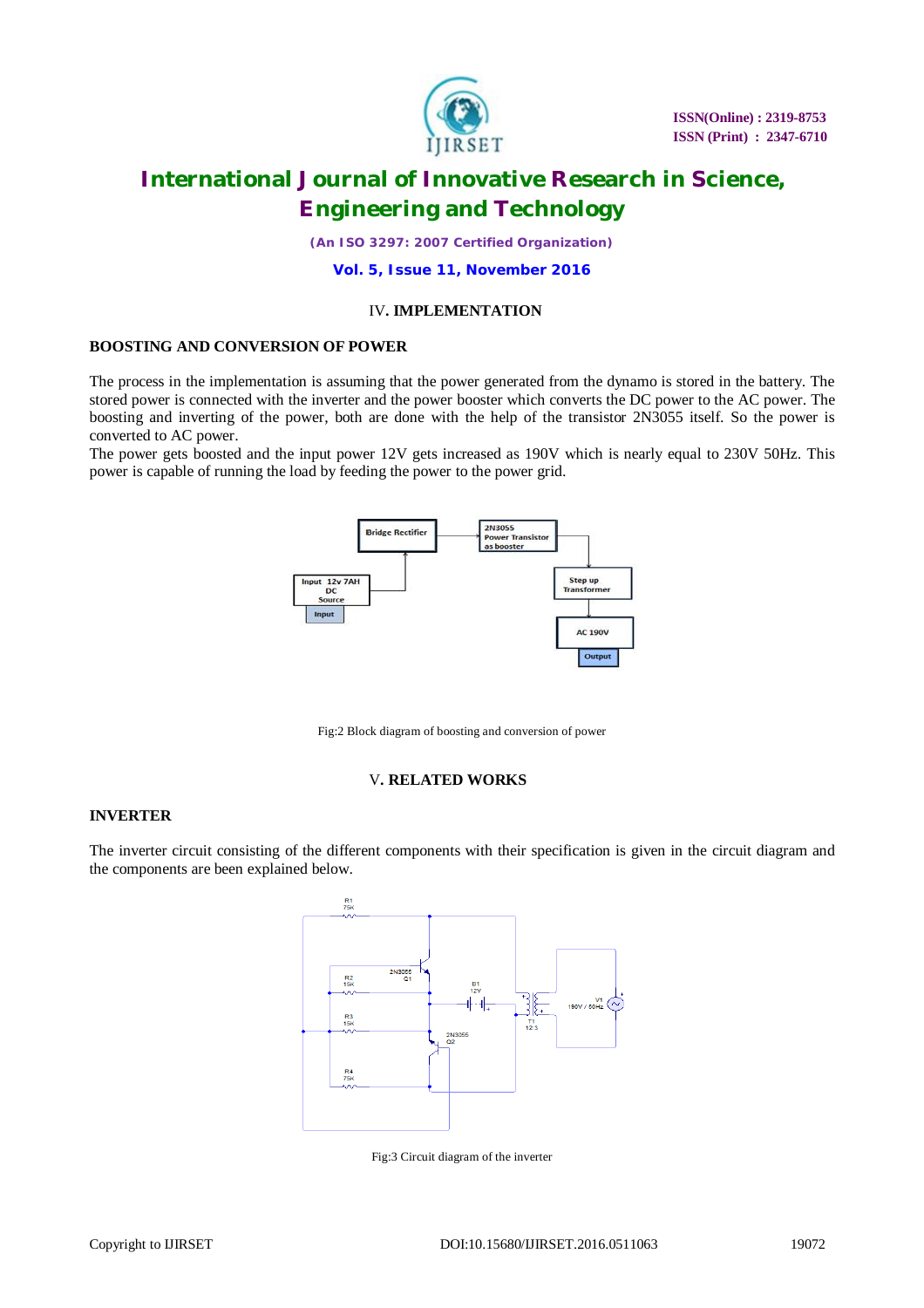

*(An ISO 3297: 2007 Certified Organization)*

**Vol. 5, Issue 11, November 2016**

#### **FEATURES OF THE BATTERY AND ITS SPECIFICATION**

The battery is assumed to be the input source in the implementation. The power stored in the battery is assumed as the power generated from the dynamo rotation with the to-and-fro motion of the tidal waves. The input power from the battery is 12V and 7 AH DC source which is the capacity of the battery that is been used for the implementation. The model number of the battery used is **EXIDE CS 7-12.** This power from the battery is fed to the bridge rectifier.

#### **BRIDGE RECTIFIER**

The power from the battery is fed to the bridge rectifier. The bridge rectifier is used in the setup in order to manage the polarity problems. The entire setup will not be damaged and will have the same output even if the wires in the battery are connected wrongly to the positive and negative terminals.

The other use of this bridge rectifier is to prevent the damage of the transistorby passing the current in the reverse direction. The power is then transferred to the power transistor 2N3055.



Fig: 4 Circuit diagram and output waveform of bridge rectifier

#### **POWER TRANSISTOR 2N3055**

This power transistor used in the setup is 2N3055. This transistor helps in both inverting the power from DC to AC as well as in boosting the power. This transistor has the capacity of boosting the power which is been checked out practically. The power transistor is used in the setup in order to with stand the high current passage and to avoid damage of the circuit due to high passage of current.



Fig: 5Internal parts of transistor 2N3055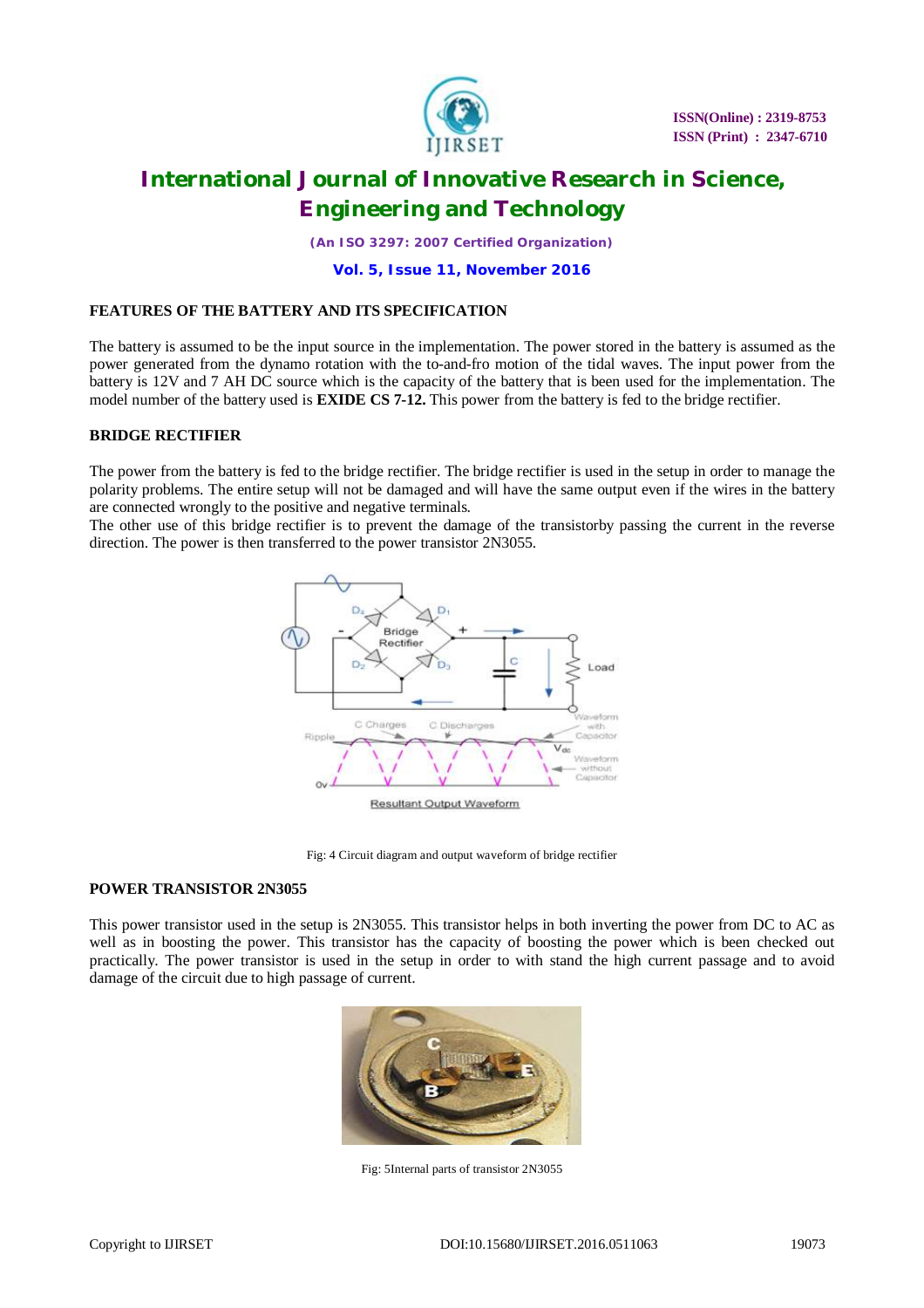

 **ISSN(Online) : 2319-8753 ISSN (Print) : 2347-6710**

### **International Journal of Innovative Research in Science, Engineering and Technology**

*(An ISO 3297: 2007 Certified Organization)*

**Vol. 5, Issue 11, November 2016**

#### **POWER TRANSFORMER**

Transformer plays a most important role in this setup. The input 12V from the battery is fed to the power transformer which also plays the role of boosting the power. The 12V power is boosted and given at the output as 190V which is nearly equal to 230V that is capable of running the load.

The transformer used here is the step-up transformer which is normally used to increase the voltage and the current is decreased at the output.

#### VI**. RESULT AND OUTPUT DISCUSSUON**

As a result the given 12V DC source is converted to the AC source and the power is boosted to 190V which is capable of running the load like glowing the bulb, running the table fan, charging the laptops or mobile phones. The input taken in the battery is the assumption that the power generated from the rotation of the dynamo due to tidal waves is stored in the battery.

#### VII**. HARDWARE MODULES**



 $(a)$  (b)

Fig: 8 Output Representation (a) Inverter module (b) Boost Converter module

#### VIII**. CONCLUSION**

Tides play a very important role in the formation of global climate as well as the ecosystems for ocean habitants. At the same time, tides are a substantial potential source of clean renewable energy for future human generations. Depleting oil reserves, the emission of greenhouse gases by burning coal, oil and other fossil fuels, as well as the accumulation of nuclear waste from nuclear reactors will inevitably force people to replace most of our traditional energy sources with renewable energy in the future. Tidal energy is one of the best candidates for this approaching revolution. Development of new, efficient, low-cost and environmentally friendly hydraulic energy converters suited to free-Sow waters.In our project, a new method is purposed to produce power from tidal wave in much extended way.